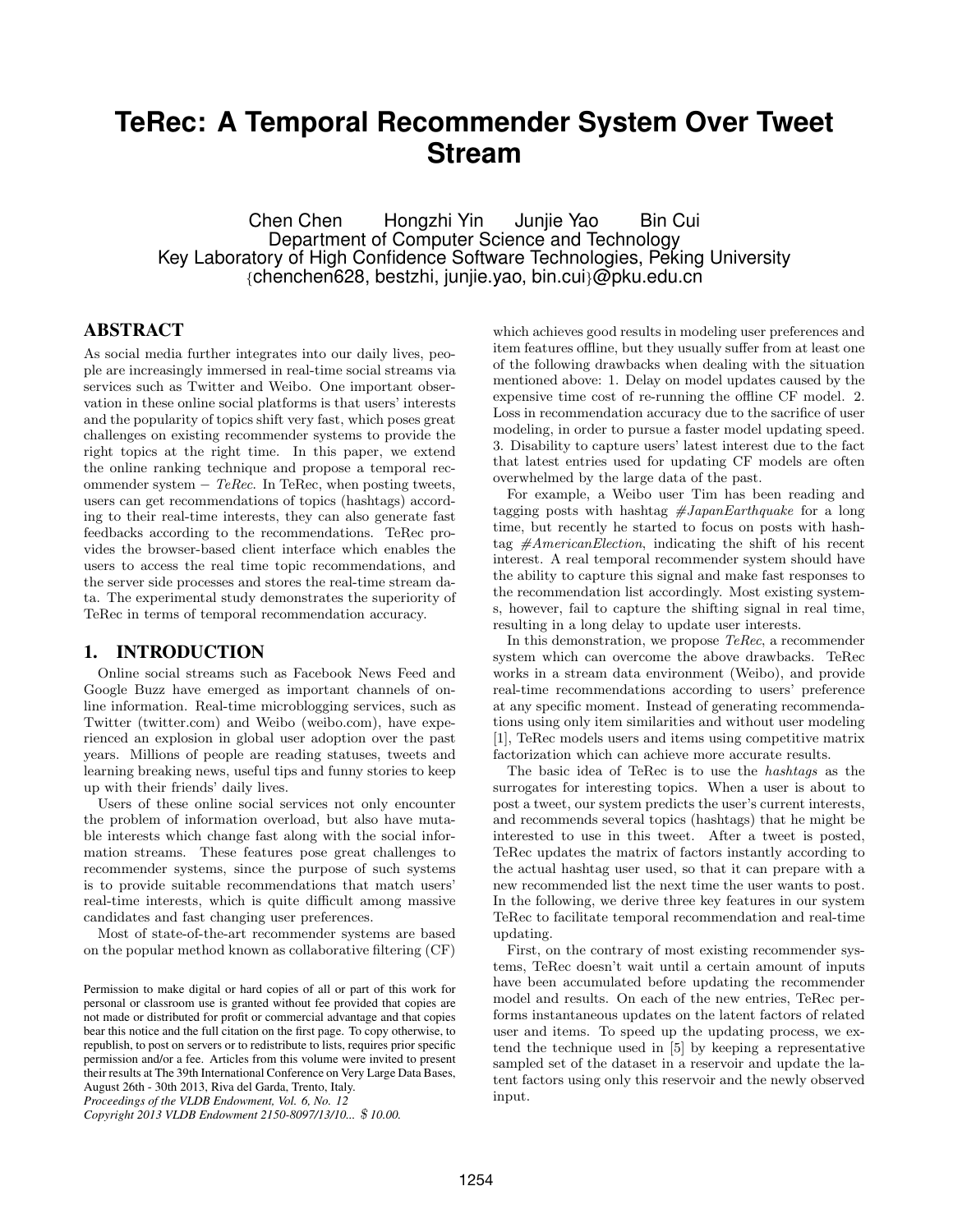

Figure 1: TeRec System architecture.

Second, we propose a new sampling strategy of the reservoir, in order to keep a sample of instances representing users' real-time interests, rather than overall preferences.

Third, we exploit two selective sampling strategies for the negative instances used in competitive collaborative filtering, to ensure that the most informative instances are used for model updates.

On top of that, we construct our temporal recommender system over tweet stream, named  $TeRec$ , which enhances the collaborative competitive approach for matrix factorization [6] with the proposed online updating technique. To competitively update the model in real time, we sample the most representative positive and informative negative instances instead of using all instances buffered in the reservoir, to perform stochastic gradient descent updates based on active learning principles [3][7].

We construct the  $TeRec$  system for hashtag recommendation over tweet stream, and also conduct extensive experiments by comparing with state-of-the-art recommendation approaches on the real-world dataset crawled from Weibo.

The rest of this paper is organized as follows. In section 2 we details the architecture of our system and the realtime recommender model. We show the user interface of our system and the experimental comparison with existing works in section 3, and conclude in section 4.

# 2. SYSTEM ARCHITECTURE AND ALGO-RITHMS

In this section, we introduce the system framework and explain the details of the two kernel factors of our algorithm.

#### 2.1 System Architecture

TeRec mainly provides a browser-based service which helps users to choose proper hashtags when they post tweets. The server side of the system models and stores user preferences, calculate predicted ratings between users and hashtags, and recommends a list of hashtags as users post tweets at the browser side of the system.

As shown in Figure 1, our system works in three layers. The front end, mainly consisting of User Interface, deals with the interactions between user and data, such as displaying the recommendation results and collecting user feedbacks. In the storage end, we keep a matrix of factors to represent user preferences and item characteristics, we also maintain a reservoir of input entries instead of saving all past information in the system.

The key component of the recommender system is between UI and storage layers, which performs two tasks, i.e., generate recommendation and update recommender model. The running process of TeRec is also shown in Figure 1. As data and requests come into the system in a stream, TeRec works as follows: 1. User Interface receives requests from users and asks recommender for recommendations. 2. Recommender Model calculates ratings and returns recommended lists to User Interface. 3. User Interface receive user feedback and update the recommender model. 4. Recommender Model updates the reservoir of past entries. 5. Recommender Model updates the matrix of factors using updated reservoir.

The recommender model behind TeRec is based on the competitive Matrix Factorization [4][6], and our major contribution in this work is the novel updating strategy to facilitate real time processing in streaming scenario. Specifically, the updating process consists of two parts: 1. Maintain a reservoir which contains the most informative entries. 2. Select useful positive and negative instances to perform competitive model updates incrementally. We present our designed algorithms of these two processes in the following.

# 2.2 Temporal Reservoir Update

Considering that the data could be very huge and most of them are useless, we need to sample a subset of informative inputs (i.e. the reservoir) to speed up model updates.

Specifically, we employ and extend the technique of random sampling with a reservoir [5], which is widely used in data streaming, and recently has been proposed for binary classification [8] and recommendation [2].

For simplicity, we represent the reservoir as a list  $R_t :=$  ${s_1, s_2, \dots, s_c}$  denoting the reservoir maintained at time t including  $c$  instances from input stream  $S$ . The traditional reservoir technique, widely used in recent literatures [8, 2], aims to capture an accurate "sketch" of all history data under the constraint of fixed space  $c$ , while we are more interested in users' recent as well as current behaviors, than their overall preferences, since our task is to produce temporal recommendations, which requires our model to capture user's interests precisely at the moment recommendations being provided. So, we propose a novel mechanism to create and update the reservoir, which is specially designed for our temporal recommendation task.

When the size of input data reaches c, the fixed size of the reservoir, we need to replace some of the instances stored in the reservoir with the newly observed inputs to maintain the fixed size of the reservoir.

Different from Vitter's algorithm in [5], which propose to accept the t-th data with probability  $\frac{c}{t}$  and replace an random instance from the reservoir in the purpose of creating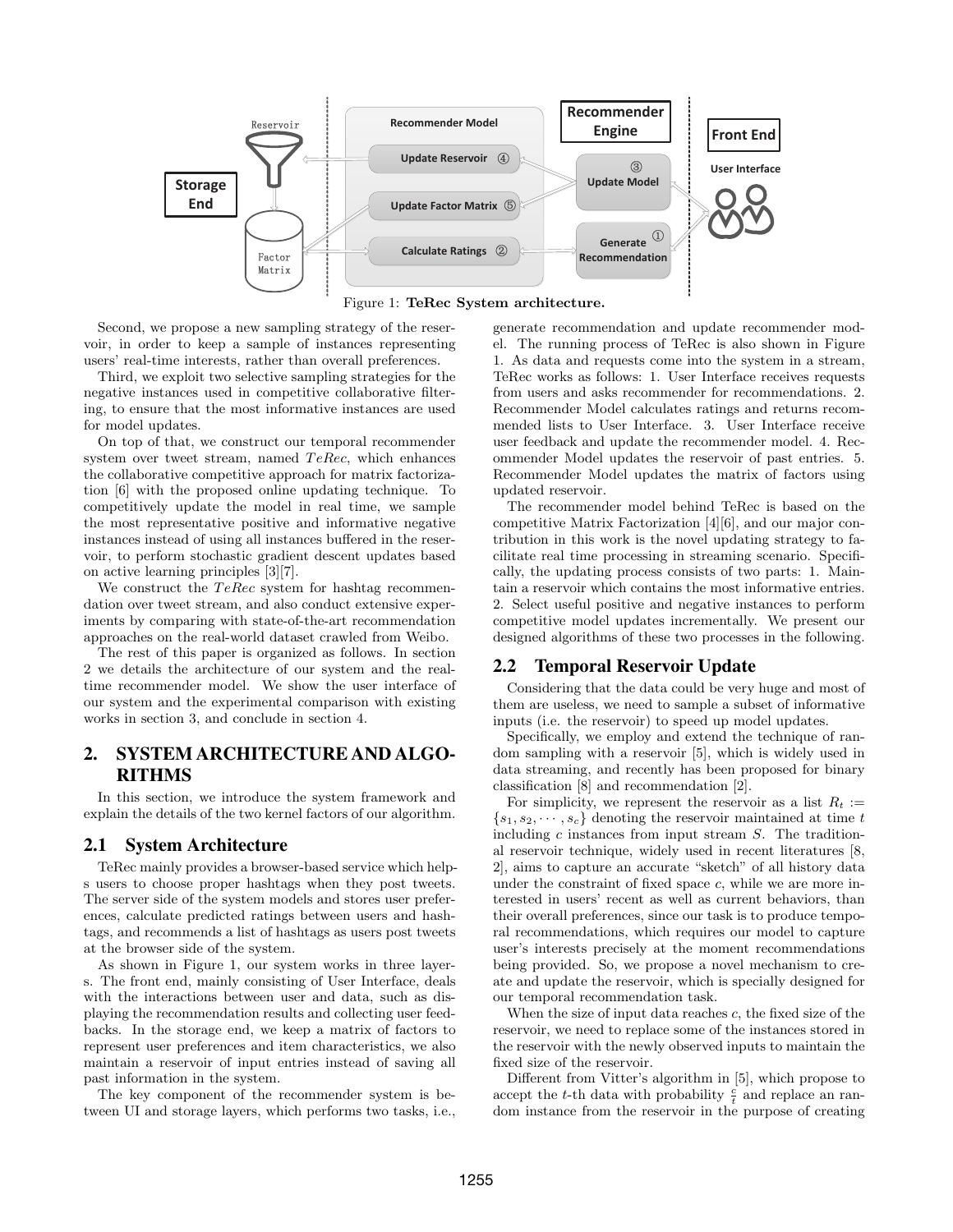an accurate "sketch" of current dataset, we present our new reservoir sampling mechanism, which better fits the context of temporal recommendation in social streams. The t-th data instance is added into the reservoir with probability  $1-\frac{c}{t}$ which encodes our intuition that the update frequency of the reservoir increases with the increasing time  $t$ , since it is not necessary to update the reservoir soon after the model is initialized using all available training data. If the new data is decided to be put into the reservoir, the probability of data instance  $s_i$ , which is already in the reservoir, being replaced is  $1-P(s_i \in R_{t-1})$ , in which  $P(s_i \in R_{t-1})$  is defined as follows:

$$
P(s_i \in R_{t-1}) \propto \exp \frac{1}{t-i}
$$
 (1)

where  $P(s_i \in R_{t-1})$  is an exponential decay function, widely used in the time series analysis;  $t - i$  denotes the difference between the current time order  $t$  and the time order  $i$  of the data instance  $s_i$  arriving in our system. The above function performs quite well in our TeRec system and has the distinct ability to capture users' representative recent behaviors and interests in real-time.

## 2.3 Incremental Model Update

On top of the reservoir introduced above, which reserves instances indicating user's recent preferences, our model updates dynamically with every newly arriving data, and produces its recommendations always according to the latest updated model. Figure 2 presents the process of online incremental model update. In order to update the model in real time, we only update the latent factors of current  $u$ , the representative positive items  $p \in SP_u$  sampled by **Sam**plePositiveInput function, and the informative negative items  $n \in SN_u$  sampled by **SampleNegativeInput**. The sampled items are used to represent an sketch of user's latest positive and negative preferences. Algorithm 3: updateModel

```
Input: Continually coming tuple of (u, i, t), indicating the
         event at t that user u used item iOutput: (W, H) that represent the latent factors of users and
            items
//select positive inputs from user history
SP_u =SamplePositiveInput(u, t - 1) \cup i;
//select negative inputs to represent user's negative preferences
SN_u =SampleNegativeInput(u, t);
for round = 1 to T do
     for each p in SPu do
            \hat{R}_{up} = \textbf{Rate}(u, p);\hat{R}_{u\overline{SN_u}} = \textbf{Rate}(u, \overline{SN_u});\eta = \text{hinge}(\hat{R}_{up} - \hat{R}_{u\overline{SN}_u});//update the model of related user and items
            W_u = W_u + \alpha \eta (H_p -\frac{\sum\limits_{j \in SN_u} H_j}{\left|\sum\limits_{j \in N_u} N_u\right|} – \alpha\beta W_u;
            H_p = H_p + \alpha \eta W_u - \alpha \beta H_p;for each j in SN_u do
            H_j = H_j - \alpha \eta W_u - \alpha \beta H_j;end
     end
end
return (W, H);
```


Since in the reservoir, we only store user and item pairs observed in the stream which can reflect users' recent behaviors and interests, selecting positive inputs can be a quite simple process of uniformly sampling a subset from  $R_{t-1}$  at random. But how to sample a few negative items from  $N_u$ to represent u's negative preference is still a problem. In order to acquire as much information as possible from the sampled  $SN_u$  for model updating, we design two selecting strategies as follows.

- The sampled negative items should have high rating scores predicted by the current model, so that they can provide enough information for correcting the model to the right direction.
- The sampled negative items should be overall highly rated by other users recently, but not rated by the given user so that they can distinguish  $u$ 's unique preferences from others.

The intuitions behind the proposed two selective sampling strategies are as follows. (1) Assuming that  $u$  is not interested in item i, however the predicted  $\hat{R}_{ui}$  under current model is quite high. Thus, it's obvious that the latent factors of u and i need to be updated to reduce  $R_{ui}$ . So i should be added into  $SN_u$  with priority. On the contrary, an item with low predicted rating score is less informative to be sampled into  $SN_u$ , because updating it will make little difference to correct the model. (2) As for the second strategy, the items which are overall highly rated by other users, but not rated by the given user, are more discriminative and informative to better capture the user's unique interests.

# 3. DEMONSTRATION

Based on the aforementioned system architecture, we construct our TeRec system which can recommend hashtags for users who post tweets on Weibo. In the following subsections, we introduce the user interface and functions of our system, and show some experimental results comparing with some existing methods based on the real-world dataset crawled from Weibo.

#### 3.1 User Interface and Case Study

The TeRec system consists of a web-based service. The primary UI is shown in Figure 3. In the system, when users post tweets, the system automatically suggest a list of hashtags for them to use. These hashtags are selected for a user according to their rating score predicted by our temporal recommender model. The users can choose to click on some of the recommended hashtags to take them in use, or use none of them. Either way, TeRec will record the feedback and update recommender model immediately. When the user wants to post a tweet again, he will be presented a different recommended list of hashtags.

The two parts in Figure 3 shows a real case from the usage of our system.

The presented user is a young girl who has just graduated. From the history of her tweets and tags, we can learn that she's quite fond of constellation and frequently posts and tags about it. So at the time point of subfigure 3a, the recommended list of hashtags mainly consists of constellation names. The system also recommended some movies and a tag about Christmas to her. After the user choose Christmas as tag, TeRec receives the feedback and updates recommender model instantly. As we can see from subfigure 3b, the list of recommended hashtags has been updated. It now contains Christmas Eve and Bonus that may interest her more than some old movies.